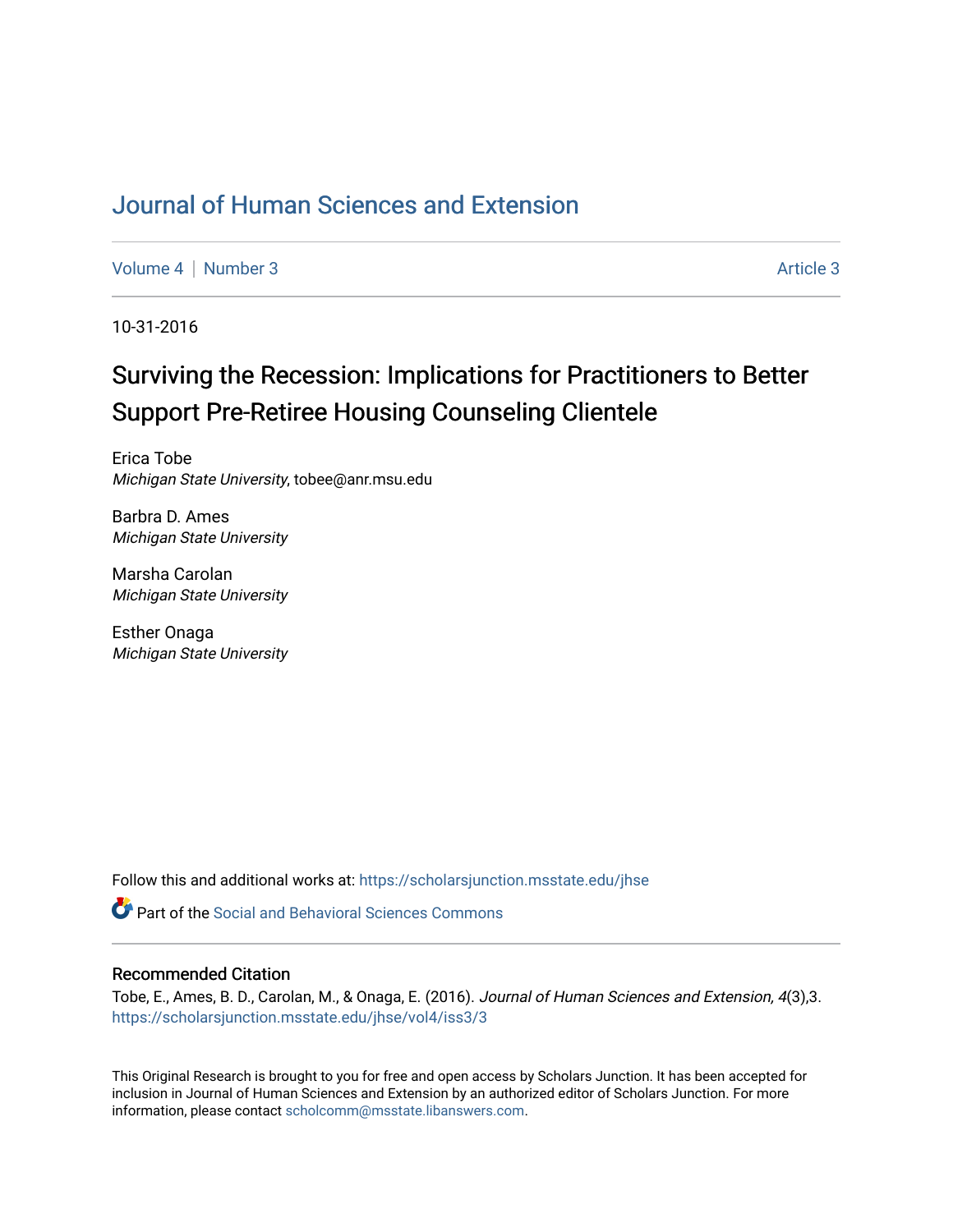## **Surviving the Recession: Implications for Practitioners to Better Support Pre-Retiree Housing Counseling Clientele**

**Erica Tobe Barbara D. Ames Marsha Carolan Esther Onaga**  *Michigan State University* 

*The Great Recession resulted in significant job loss, producing a decrease in income for many families. Others struggled with unaffordable loans and underwater home mortgages. As a result of the multiple challenges after the recession, housing instability was prevalent. To offer support, local agencies provided education and assistance. Existing research provides an understanding of the economic influence of foreclosure and counseling services on communities, yet little is known about the experience of families during and after crisis. Using Seidman's (2012) three-stage interview process, a series of phenomenological, semistructured qualitative interviews were completed to give voice to a sample of participants, aged 50-64, who sought housing counseling services at a midwestern university Extension housing counseling office and identify practice implications for counselors. Findings revealed the importance of understanding the unique experience of housing instability and a need to provide information and support to aid coping efforts. Implications for Extension educators and human service professionals, employers, lenders, and policymakers are provided.* 

*Keywords:* family, housing, recession, instability, qualitative

## **Introduction**

From December 2007 through June 2009, U.S. families experienced what has been referred to as the "Great Recession" (Economic Policy Institute, n.d.). During this time, families witnessed significant job loss and faced difficulty seeking quality re-employment. Subprime lending became a concern and housing values plummeted, creating an increase of underwater mortgages. Due to the persistent challenges in the economy, housing instability (defined as a difficulty maintaining adequate housing) increased, prompting family stress. In some instances, households sought foreclosure prevention services for support. This article explores the in-depth experiences of four families, aged 50-64, who participated in housing counseling services at a local Extension office located in a financially challenged, midwestern community.

Direct correspondence to Erica Tobe at tobee@anr.msu.edu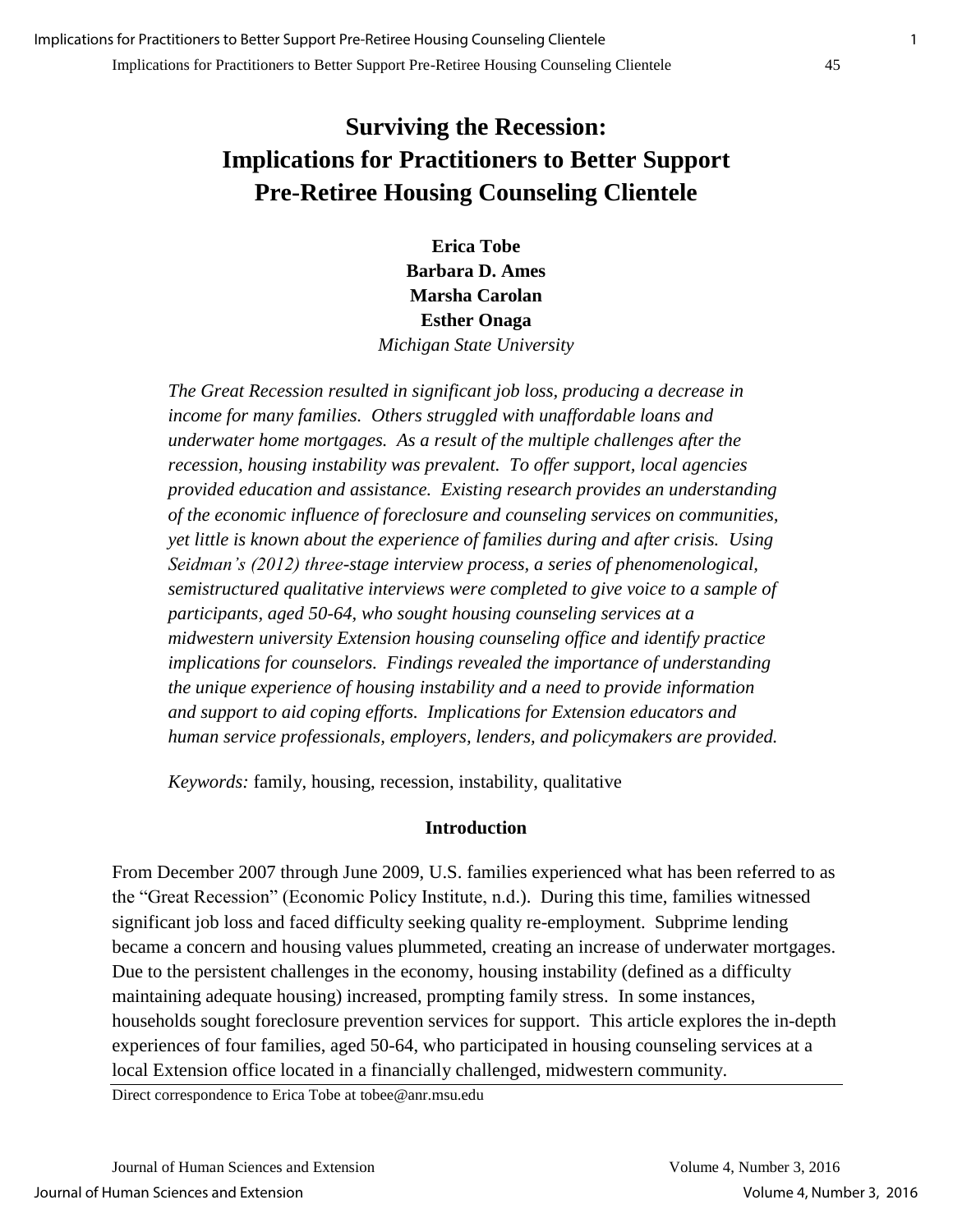## **The Financial Crisis and the Family**

Since the recession, unemployment has been a pervasive problem in the U.S. As defined by the Bureau of Labor Statistics (U.S. Bureau of Labor Statistics, n.d.), an individual is classified as unemployed if he/she is not currently working, actively seeking work, and available to work, if given the opportunity. According to the U.S. Bureau of Labor Statistics (2010), *Mass Layoffs in June 2009*, midwestern states experienced 76,301 initial claims for unemployment insurance. This same report revealed that much of the job loss nationally was related to the manufacturing industry, accounting for "27 percent of all mass layoff events and 33 percent of initial claims filed" that month (U.S. Bureau of Labor Statistics, 2010, pp. 2–3).

Prior to this period, some limited resource homeowners received unaffordable mortgages, known as subprime loans. Schloemer, Li, Ernst, and Keest (2006) found that between 1998 and 2006, 2.2 million subprime loans had or were projected to result in foreclosure. Underwater mortgages (occurring when a loan balance is higher than a home's fair market value) also became a significant concern, with some midwestern states ranking as high as fifth in residential home negative equity in 2012 (Core Logic as cited in Fannie Mae, n.d.)

Additional research suggests that an influx of unsecured debt can lead to family financial instability. According to Traub and Ruetschlin (2012), 40% of U.S. households relied on credit cards to pay for basic living expenses, with average debt totaling \$7,145 in 2012. Increase in medical debt and health concerns also have been found. Robertson, Egelhof, and Hoke (2008) found that approximately half of study respondents indicated a foreclosure filing due to medical concerns, suggesting that "off-time," or nonnormative life cycle health situations, can influence the financial stability of a family. Elimination of health insurance was a major concern related to job loss, prior to the implementation of the Affordable Care Act (ACA). Supporting this claim, Fairlie and London (2009) found that unemployed individuals prior to the ACA were the most at risk for loss of health insurance.

## **Role of Housing Counseling Assistance in Providing Foreclosure Prevention Programming**

Due to the circumstances resulting from the Great Recession, some midwestern households experienced difficulty in meeting and maintaining their monthly mortgage expenses. In response, housing counseling services were made available to support struggling homeowners. Established in 1937 by the U.S. Housing Act (U.S. HUD, n.d.a), the U.S. Department of Housing and Urban Development - Office of Housing Counseling has historically provided funds to local agencies to offer housing counseling services. As of August 2014, over 1,700 agencies had counseled 1.8 million U.S. households in foreclosure prevention programming (NeighborWorks America, 2014), providing support regarding buying a home, mortgage defaults, and navigating the foreclosure process (U.S. Housing and Urban Development, n.d.b). Other programs have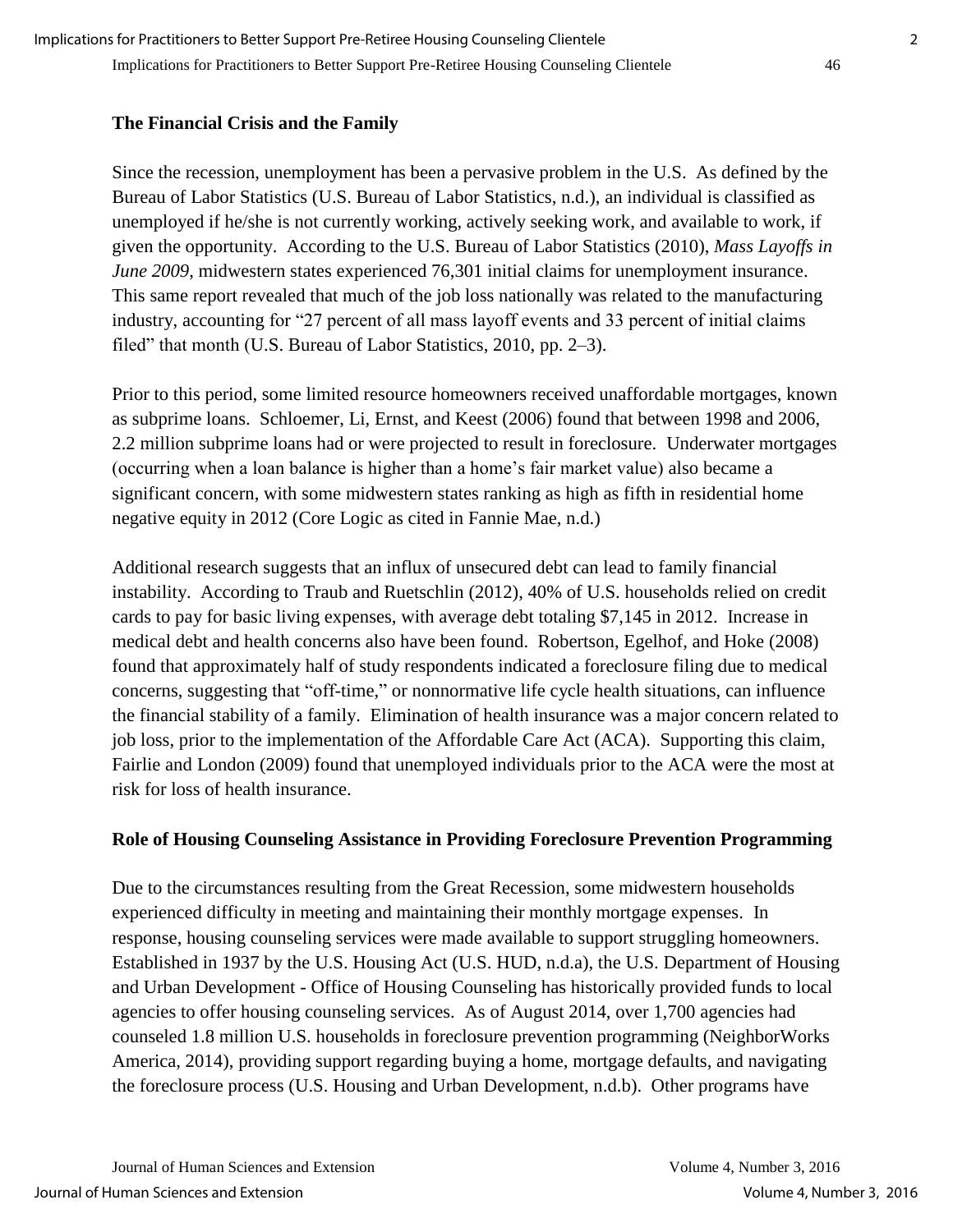been established at the federal level, such as the Home Affordable Modification Program (HAMP), to help families obtain loan modifications and remain in their homes (U.S. Housing and Urban Development, n.d.c). Serving as a mediator, local counselors work jointly with families and loan servicers to assist families in avoiding foreclosure.

## **Needs of Families in Crisis**

While programs were available to offer support, often total family needs were not met. Van Horn and Zukin (2011) identified depleted financial resources, limited re-employment options, increased family stress, and a distrust of government assistance as concerns for families during financial crisis. However, the needs of families go beyond financial challenges. The potential loss of a home can severely influence a family's physical and emotional state. Foundational research by Kantor and Lehr (1975) found that space regulates the physical, mental, and emotional dimensions of a family. Using a community development approach, Fullilove's "Root Shock" theory suggests that those experiencing home loss can have a traumatic reaction, producing an emotional loss to one's ecosystem (Su & Jagninski, 2013). Thus, when a family experiences the threat of housing loss, both a physical and emotional disruption can occur, negating the ability to retain memories and create traditions.

#### **Theoretical Framework and Research Questions**

The purpose of this study was to identify implications for Extension educators and other professionals to better support households coping with housing instability. The primary research question was, "What was the experience of families who coped with a housing crisis?" A secondary question addressed the role of information/support for families in crisis.

The theoretical model that has been used to explain the needs of families is an integration of life course and family stress theories. According to Lerner (2002), life course theory illustrates the interconnections between our lives and significant events occurring at distinct times and places. During financial crisis, especially during a recession, families experience "off-time" events, such as unexpected job loss, that for some, may result in financial and housing instability and prompt need for service. When this occurs, the social timing within one's life becomes altered, producing strain on the family. For some mature homeowners, those aged 50 -64, the "off-time" nature of housing instability may be a larger concern. Johnson and Butrica (2012) found that families often drain their savings and/or retirement funds to survive during job loss. When homeowners of pre-retirement age experience financial distress, greater financial challenges may arise. Smallen (1995) found that social timing, or the normative age for events within the life cycle, needs to be considered. This is especially true when developing intervention strategies for families in crisis. Family stress theory, as explained by Patterson's (2002) Family Adjustment and Adaptation Response (FAAR) Model, examines a family's ability to adjust or adapt during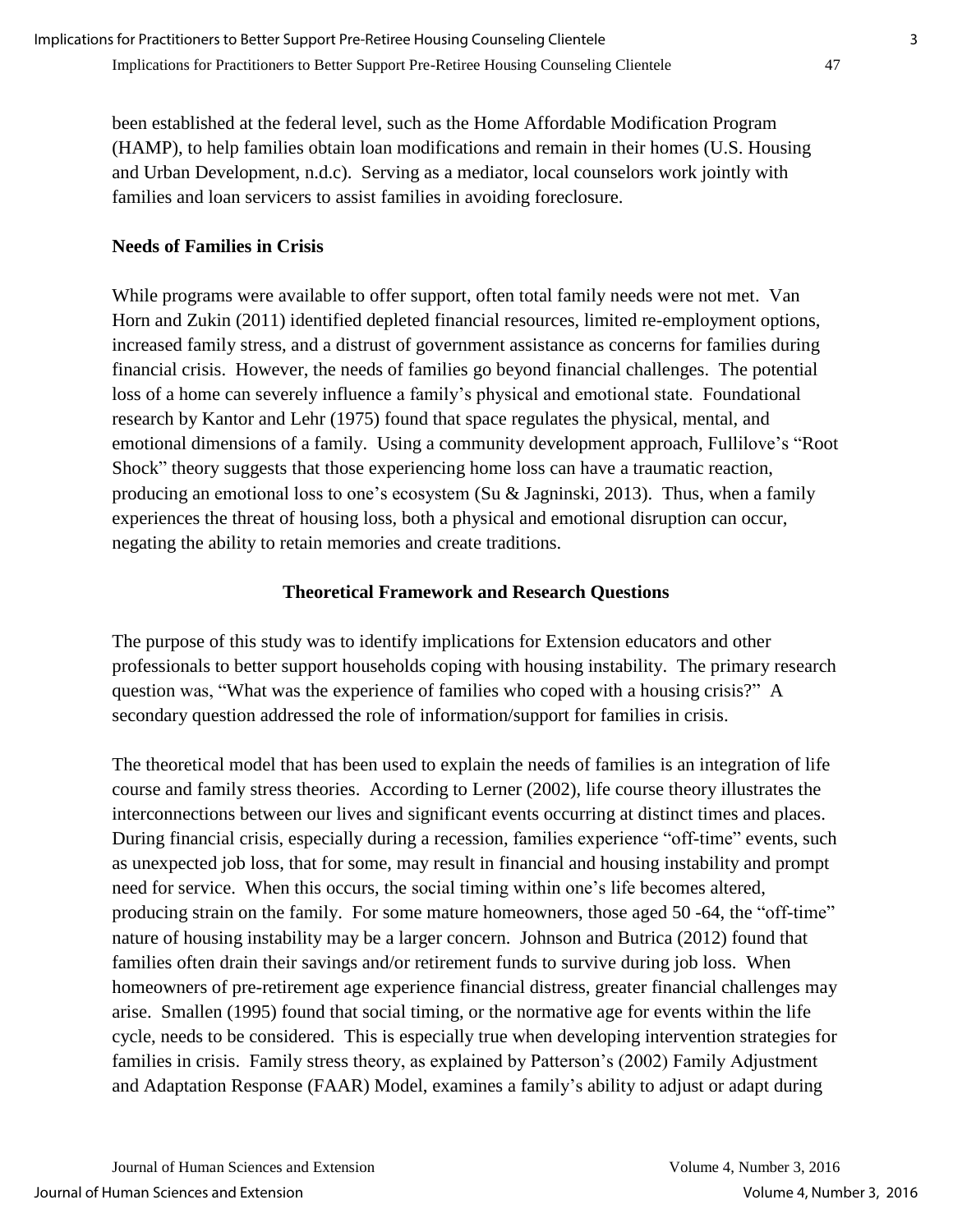crisis. By providing appropriate support and understanding the stress endured, strain can be managed appropriately.

#### **Methods**

This study emerged as a result of a mixed methods analysis of a local county Extension housing counseling program in a midwestern urban community. Between 2008 and 2013, Extension staff conducting foreclosure prevention services at this office counseled 3,085 households. First, a quantitative study provided baseline data for 300 clients who sought foreclosure prevention and counseling services at the Extension office between June 2010 and November 2010. Second, a series of qualitative interviews conducted three years after counseling services assessed a sample of families from the quantitative study and identified the resilient coping behaviors and information and support needs identified after services ended. This qualitative study included four participants, 50-64 years of age, who were interviewed three times, and two former housing counselors, serving as key informants, who were each interviewed once. Study participants were recruited through purposive sampling from the full quantitative data set. They were contacted by university Extension staff to determine if they fit the criteria of having received foreclosure counseling services between June 2010 and November 2010 and were willing to participate in the study. A three-stage interview protocol utilizing three distinct 30-45 minute semi-structured interviews was completed. The two former housing counselors also were interviewed, and each completed one 45-60 minute interview. This manuscript highlights the results from the qualitative study and provides insight into the experience of households and their respective needs for information and support.

A phenomenological approach shaped this study and gave voice to participants' lived experience. Often with the researcher as the study instrument (Lincoln & Guba, 1985), data are collected through informant interactions to understand and develop a topical knowledge base (Matthews, 2005). A series of semi-structured interviews explored the economic circumstances of research study participants after services were completed. Two past housing counselors helped to identify family needs and practice implications. This study was a collaboration between a midwestern public university and a local Extension HUD certified agency.

#### **Interview Site Demographics**

Community demographics included a total county population of 841,000, comprised primarily of Caucasians (84%) and African Americans (9.9%) (U.S. Census Bureau, n.d.). As of June 2010, the community unemployment rate was 17.3%, significantly higher than the state average of 13.9% (Federal Reserve Bank of St. Louis, n.d.). This community led the state in completed home foreclosures, with one in twenty-two units foreclosed on, twice the national average (RealtyTrac, 2010). Consistent with the community population, sixty percent of the overall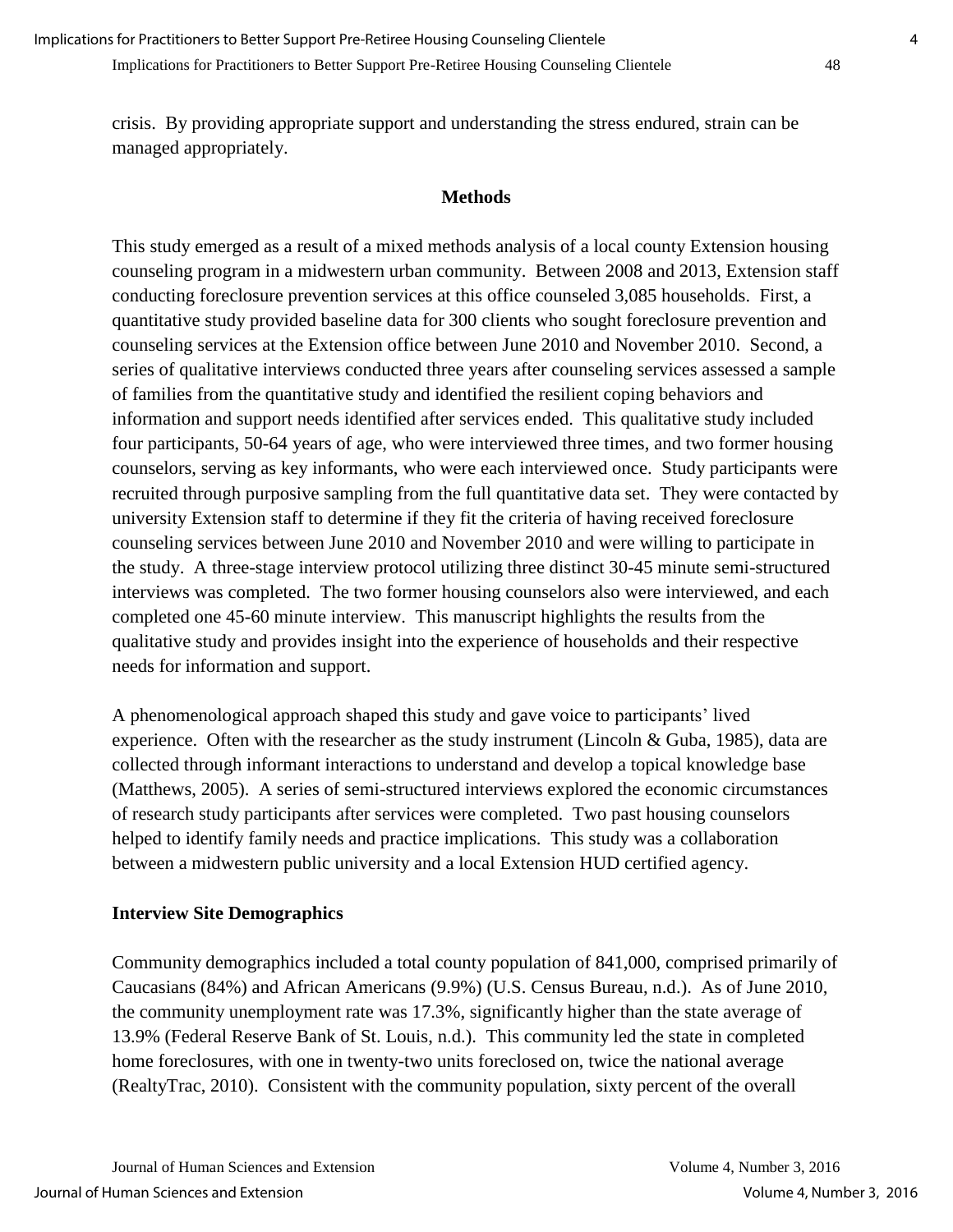quantitative data set participants were male (*n* = 180), 61% were married (*n* = 183), and 84.7% reported race as white  $(n = 254)$ . Mean (with standard deviation) monthly gross income for the full sample was \$3,879 (\$2214.69).

## **Interview Design and Protocol**

The study protocol used Seidman's (2012) three-interview study design. In this approach, content from the interview took into account the meaning, intent, and nonverbal cues expressed by participants. First, the *focused life interview* was used to understand the participant's experience during crisis and after receiving counseling services. Participants identified emerging needs and examined the stress endured throughout the process. Second, the *detail of the experience interview* was used to identify coping strategies. Participants were asked to describe the services received and identify the supports and barriers experienced in coping with their current housing situation. Last, the *reflection on the meanings and themes interview* included member checks to ensure the researcher portrayed an adequate interpretation of the phenomenon of interest (Seidman, 2012). Member checking allows the researcher to "share data and interpretations with participants" (Marshall & Rossman, 2011) so researchers can incorporate findings from previous interviews to glean deeper knowledge of the participant experience. All interviews took place within a one-month time period to reduce attrition, and participants received one \$50 gift card for participation. The first interview was conducted face-to-face; the other interviews were completed by phone. Two former housing counselors completed one inperson interview to provide a deeper context and better understanding of the counseling experience. All interviews were digitally recorded and included participant informed consent. Study participants were assigned pseudonyms to protect their anonymity. The University Institutional Review Board approved the study.

#### **Data Analysis Procedures**

Data analysis in phenomenological research focuses on the development of themes to help convey the experience. Creswell (2007) described an approach that uses transcription of the recorded interviews to understand the phenomenon of interest. Each statement is treated equally to develop the overall description (Everhardt, 2009). Within this study, the principal investigator completed an initial code of the transcripts, which revealed key phrases and quotes. The data were then grouped into themes to inform the study codebook. The codebook provided organization and oversight to ensure trustworthiness of the data. Marshall and Rossman (2011) define trustworthiness as the "goodness" of qualitative research drawn from the natural environment. Throughout the process, an audit trail documented study procedures. Both former housing counselors and past clientele confirmed the appropriateness of the findings. The threeinterview series design (Seidman, 2012) ensured accurate data were collected, with the third interview used as a member check to ensure appropriate interpretation of the data.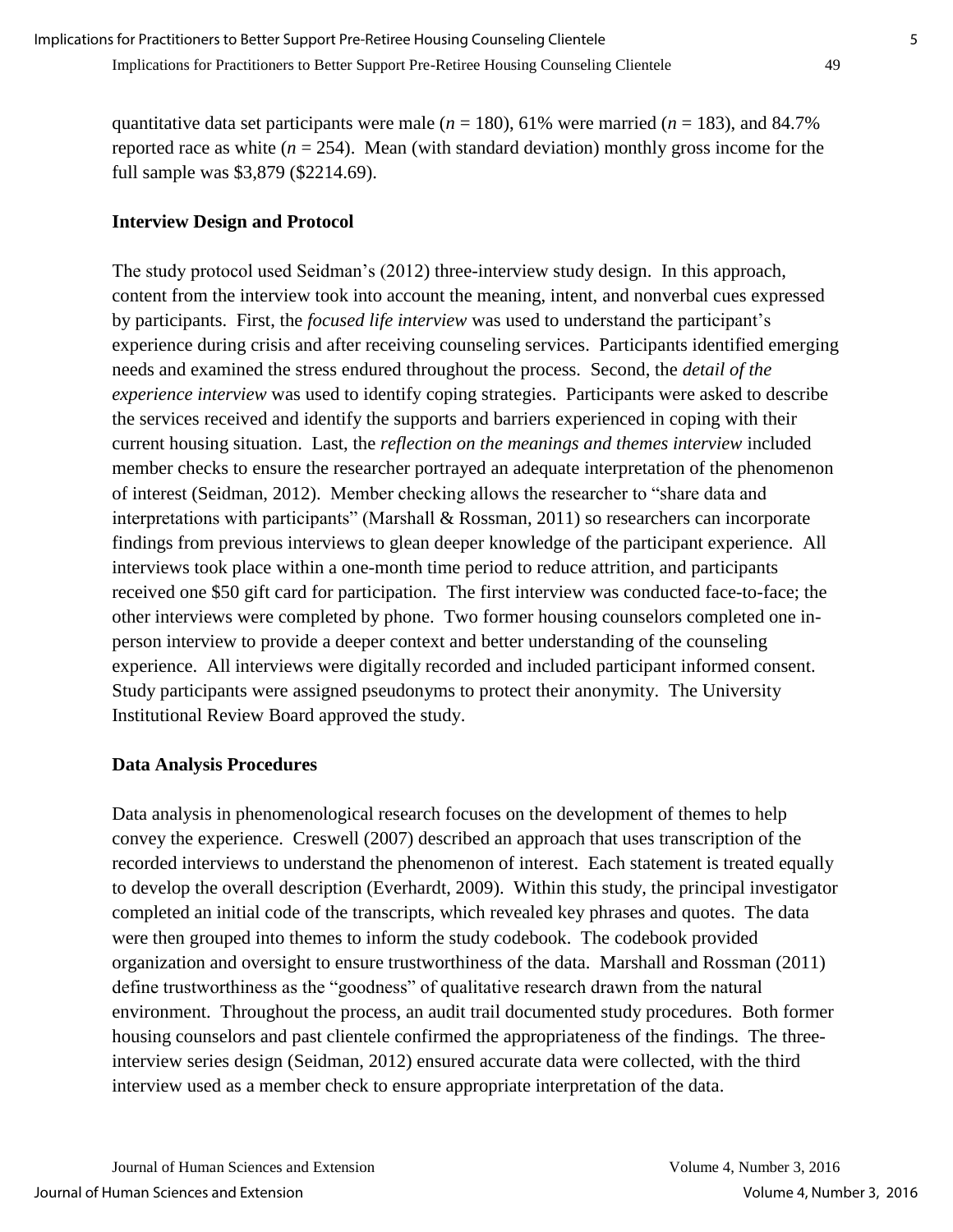#### **Results**

Study participants experienced significant instability prior to accessing services in 2010. When interviewed three years later, participants, 50-64 years of age, revealed a changed financial condition, new housing arrangements, and new employment. Although participants received a similar intervention and were of similar age range, the specific needs for services varied. Understanding each unique experience provides insight into the phenomenon.

## **Description of the Study Participants**

Amy is a 59-year old, white female, married to Alan. Alan lost his federal position, prompting the need for counseling. After working with the local Extension office, the family received a loan modification to remain in the home. During crisis, the couple amassed \$15,000 in credit card debt. In the first interview, Amy revealed that the couple had recently paid off the debt. When asked about their situation, Amy shared, "we don't have the debt we had before and we don't have the income we had before, but we don't spend the money like we used to."

Bob is a 51-year old, white male, married to Brenda. Brenda and Bob have one son, who has a chronic health condition. Bob and Brenda sought housing counseling services after Brenda was forced to leave her job due to her own chronic health issue. The couple experienced difficulty in meeting their monthly obligations and entered the foreclosure process. After working with the local Extension office, the family received a loan modification to remain living in their condominium. Although still struggling with meeting monthly obligations, Bob revealed, "we're not starving, but we're paying our bills…we're not going crazy…we're getting by."

Carl is a 64-year old, white male with four children, married to Cindy. Carl, an insurance salesman, experienced income loss during the economic downturn. Exacerbating the situation, Cindy had a health condition that further stressed family finances. After working with the Extension office, they received a loan modification from their lender to remain in their home. Carl is partially retired and relying on his pension for support. He shared, "we are able to make ends meet. We aren't driving the latest cars…but I get her health insurance…and the mortgage paid on time."

Deb is a 51-year old, white, single mother of two, who experienced job loss due to the economic downturn. After counseling, Deb completed a short sale, and with her parents' help, purchased a new home [A short sale is an alternative to the home foreclosure process and occurs when the sale of a home results in less than what a seller owes on his/her home mortgage [U.S. Consumer Financial Protection Bureau, n.d.).] Deb has since started her own business, and although struggling, the family is financially rebuilding. Deb revealed, "We still live very meek…but the stress…is subsiding."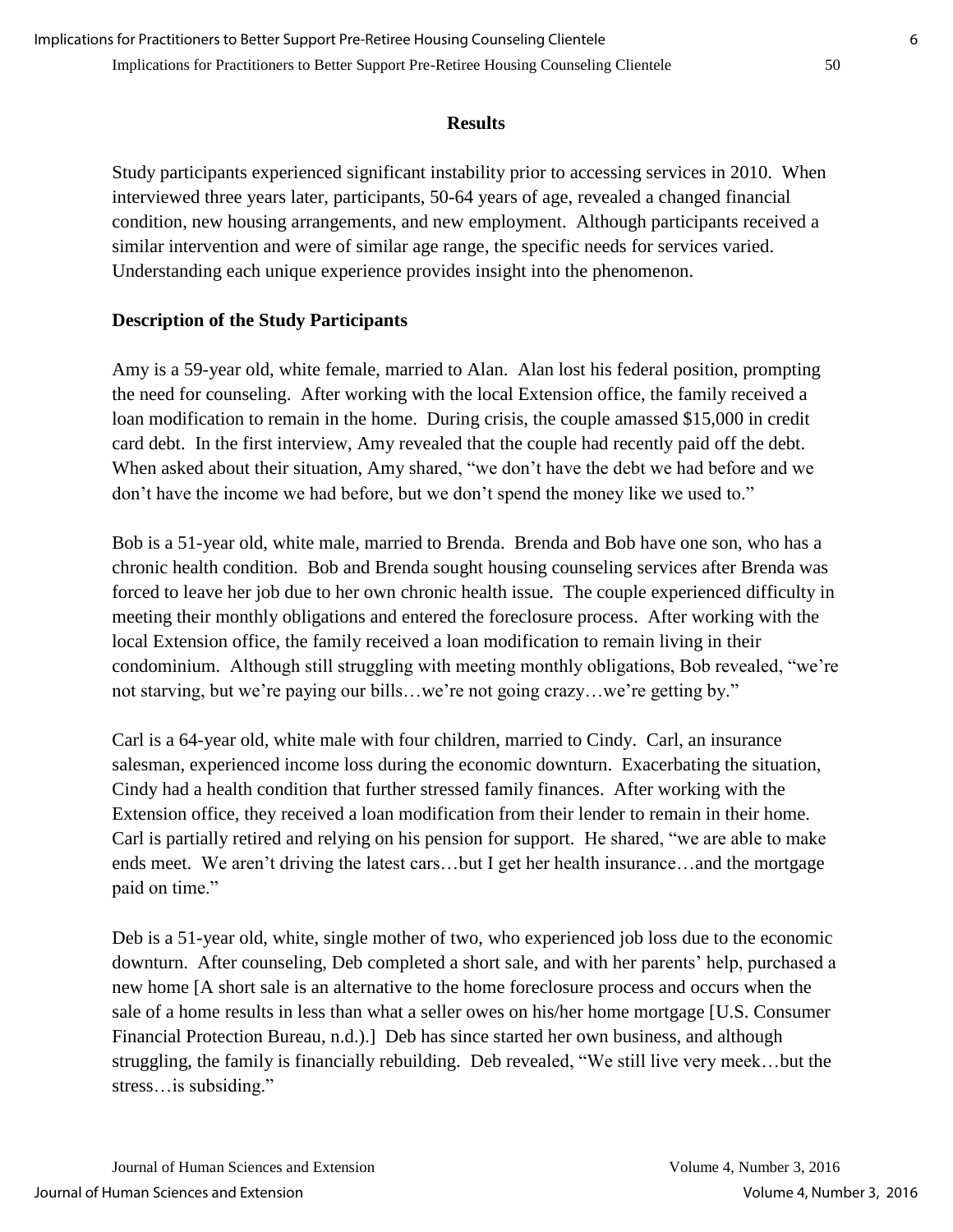Implications for Practitioners to Better Support Pre-Retiree Housing Counseling Clientele 51 Implications for Practitioners to Better Support Pre-Retiree Housing Counseling Clientele 7

#### **Findings**

During the interview process, participants reflected on the crisis experience. The interview design provided the opportunity to revisit statements and better understand the phenomenon of interest. This paper explores the overall experience of households during and after receiving services and identifies the role of education for family support.

**The Experience of Families in Crisis.** The crisis experience revealed participant economic stress and strain. One participant comment revealed, "When you are losing your house…it's just the final straw." For some, this experience resulted in a changed reality for families. Subthemes focused on the changed experience, the importance of time, and the roles of lenders and policy in family support.

*Navigating a new reality.* The experience of housing instability required a changed perspective and led to the recognition that new habits needed to be formed. Participants revealed, "I've downsized everything…if…shopping, it's for necessities" and "[I] no longer worry about material things." Participants needed to adjust to this new financial situation. Confirming this difference, one participant shared, "what's normal anymore? You…lose a sense of what normal is. This becomes the normal."

*Recognition of the element of time.* The salience of housing instability as an "off-time" event emerged. A former housing counselor, shared, "when people come in…they want an answer...they've already been having sleepless nights." This research reaffirms that families who experience instability had not expected to be in crisis at this time in their lives.

Participants also learned about the importance of time in working with lenders. A housing counselor shared, "don't take so much time to get back with the client…It shouldn't take six months." As a result, participants learned the importance of being patient. Comments included, "[it is important to] deal with events as they are, not as you wish they might be" and "when I reflect on things, [I understand that] you can't control everything." This reaffirms the fact that sometimes the decisions that will affect one's life are beyond the family's control and the family needs to adapt to the situation presented.

Concern about the experience was another finding related to time conveyed by participants. Some families expressed their concern of leaving their home after years of being a stable homeowner. One participant shared, "It's the idea of walking away with nothing [that is really difficult]." However, maintaining hope for an improved outcome was sometimes challenging. Another participant shared, "[after experiencing foreclosure myself,] now my parents are…about to lose their house." Although markedly improved, families are still feeling the effects of instability.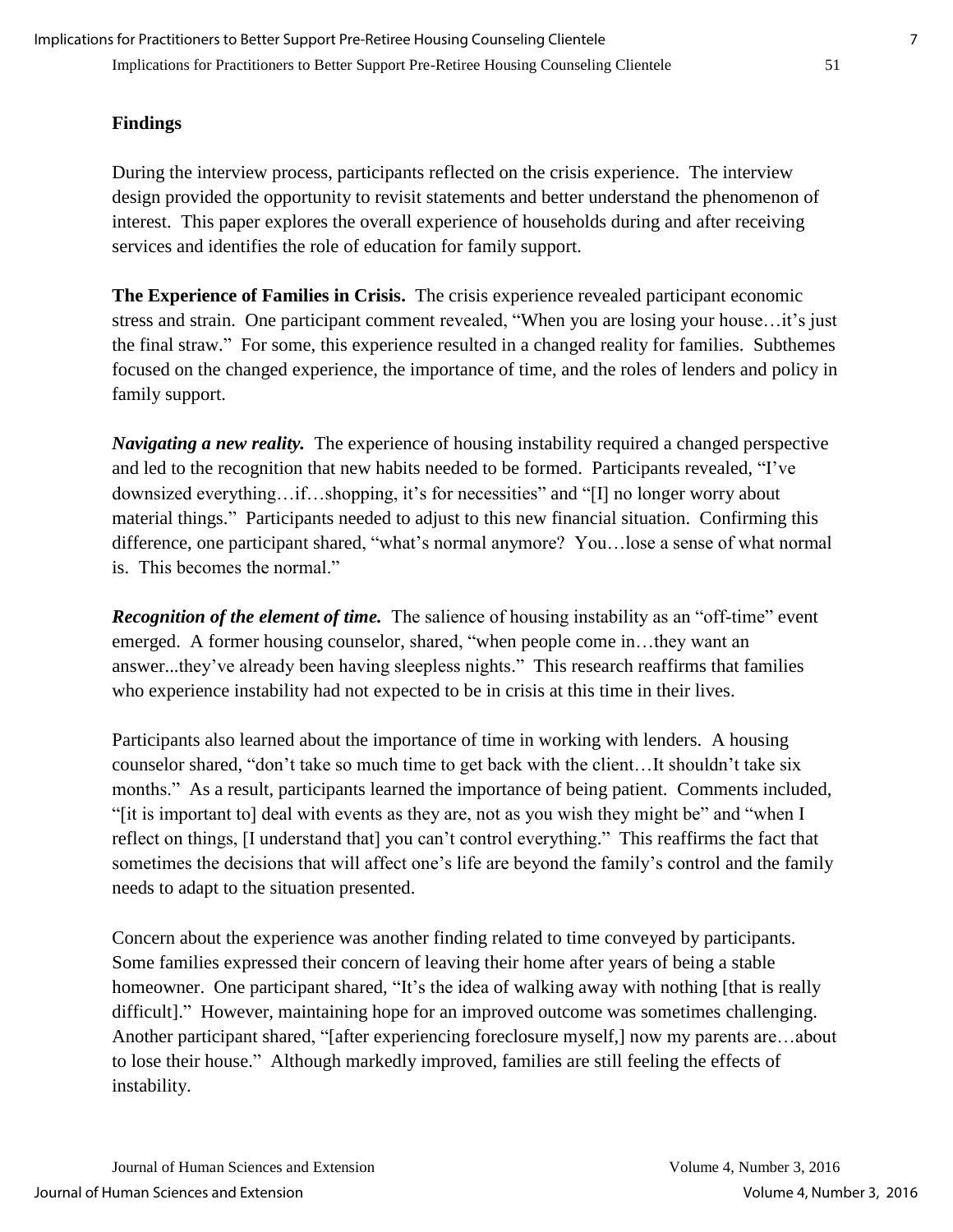*The role of the lender.* Participants conveyed both positive and negative sentiments towards lenders as a result of the experience. Negative responses included, "you…rely on your broker… you just hope that what [they are] saying to you isn't just…because they want to make money" and "I always grew up to trust people...I found out…that you can't." Feelings of distrust and resentment were voiced in this research. A former housing counselor shared, "remember you are talking to human[s]…people…who came on hard times." This suggests that the personal nature of crisis should be considered.

Although many participants felt frustration towards the lending institutions, one participant conveyed a sense of appreciation in his acknowledgement of receiving a loan modification. He added, "they didn't have to do it at all [referencing the fact that the lender could have refused to provide assistance]." Consequently, mixed emotions were expressed.

*Perceptions of policy.* Participants discussed their perceived role of policy in coping with the crisis experience. Comments from former counselors included, "laws [should be available] to protect [families]" and "[the laws are] still not in place…these big banks are too…overpowering for the average person." This suggests that there are policy voids, and although existing policies aim to be supportive, economic and political barriers that affect access are prevalent.

The inability to access effective programs also was an identified barrier. One former counselor shared, "[in reference to federal programs] we couldn't get at the money…[It] made people even angrier 'cause nothing is worse…than to raise the hopes and not to deliver." Some felt that there was an absence of effective policies. One participant supported this claim stating, "There was nothing in place for anybody to take advantage of anything to get them through tough times...." She suggested an "affordable buyback program. Why force people onto the streets…[if] you're just going to give my condo [away], to someone else [for a fraction of what we paid], that was very frustrating."

Meeting the unique needs of families requires flexibility. Housing counselors' comments included, "policies...don't necessarily cover the...people," policymakers would do well to talk to the people who work in the field so that they can understand what laws need to be passed," and "If it was your mother, your brother…would you be doing these policies?" This suggests that policymakers should consider the concerns of families.

**Importance of Information and Support for Families.** Findings revealed a need for targeted, situation-appropriate resources to be offered to families to aid coping efforts during crisis. Comments from housing counselors included, "do people understand what happened to them?" and "people when they are in the midst of crisis…they don't know how to handle it." Therefore, providing situation appropriate information and support services focused on supporting families during and after foreclosure is critical. Findings revealed the importance of a financial check-up,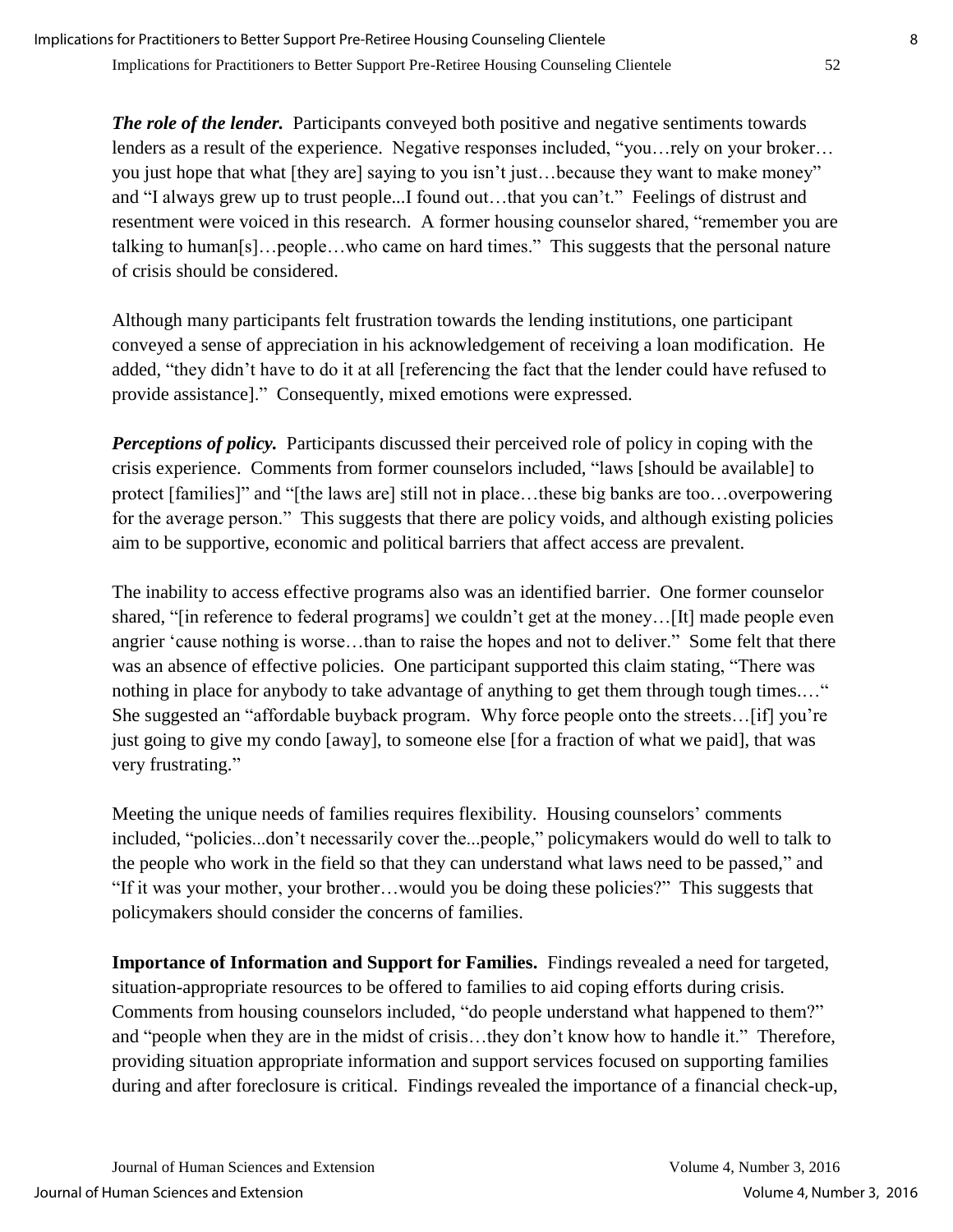identification of family goals, improvement in credit and debt management, access to resources, and a need for post-transition support.

*Importance of a financial check-up.* Participants identified the importance of a financial checkup. Comments included, "to make sure that we never got that way again," "everything needs to be evaluated," and "people did not understand what they were getting into." Thus, understanding key financial management principles, such as developing a budget, may be useful. Participants affirmed this notion stating, "[you need to learn to] live below your means…" and "so you are earning money up here, and you are spending money up here, but then…your income drops." As a result, conducting an analysis of a family's financial health after crisis is critical. One participant added, "We are still…real careful about how we spend our money. We really learned our lesson." Thus, applying lessons learned is critical to ensuring future stability.

*Identification of family goals.* Understanding family goals is important. One counselor shared:

"The clientele has changed; [in the past] a lot of people were holding on…for their homes but with people having shrinking incomes…we are seeing a different…group of people… unmoved by the situation…because…[the] house is just not worth anything."

This finding suggests that understanding one's audience is critical to applying strategies to meet participant needs. In addition to changing demographics, housing counselors noted the need for client engagement, adding, "there has to be a certain amount of engagement [by the homeowner]...this is your home...you have to participate." This sentiment suggests that families need to be ready to change their financial practices if home retention is the goal. Participants supported this claim sharing, "we felt like if... [we] aren't willing to sell... [our] toys…[we] aren't willing to get rid of debt." This reaffirms the belief that surviving a crisis can be difficult, but changing financial practices may help build financial stability. One strategy recommended in the interviews was helping families during counseling to acknowledge the crisis experience, reflect on why the crisis occurred, and apply the relevant knowledge to seek a positive outcome for the future. "[Families] have to understand what happened…understand what the situation is now...How can we create an alternative future?" This approach to helping families reassess their situation may be effective.

*Improvement in credit and debt management.* Education directed towards improving a family's credit history and learning effective debt management practices was identified as a critical need. A former housing counselor shared, "Ok, we got the mortgage settled, but you have…credit card debt…and once you help…[the client] see that if we don't get a rein on this, you're going to be right back here [in financial distress]." One participant confirmed this notion sharing, "we had \$15,000 in credit card debt…we sold everything and paid the credit card…we wouldn't get in credit card debt again…[we would have] bought a [cheaper] house." Another agreed, suggesting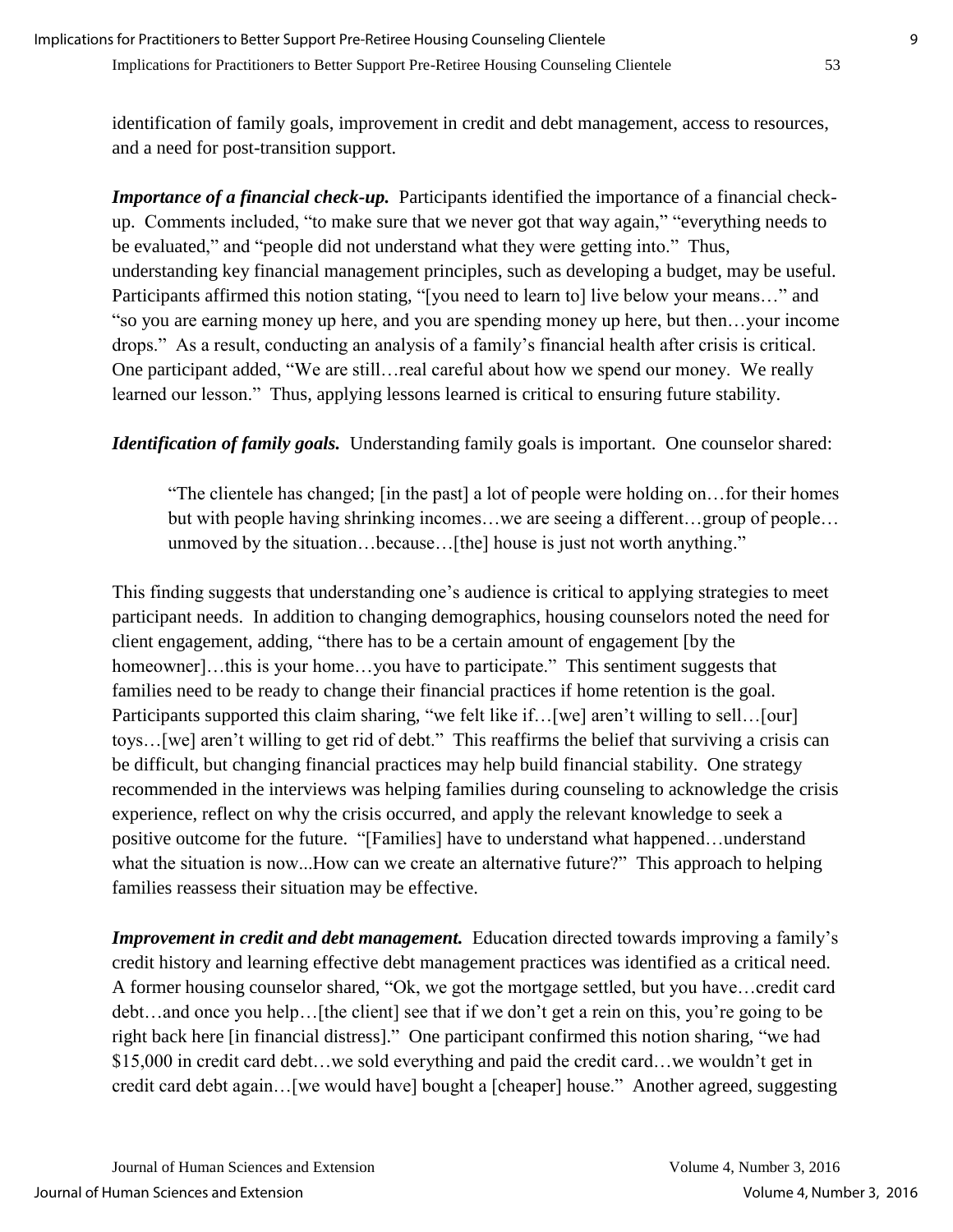his credit difficulties were a result of "allowing [me] to get talked into easier credit which had me greatly overextended." Finally, one participant revealed, "I've never had bad credit before…now all of a sudden, I have bad credit…it's like a boomerang effect." When asked about solutions to avoid future instability, one participant shared, "sell all your toys."

*Provide access to resources for families.* Participants voiced the need for access to appropriate community resources to meet diverse family needs. Comments included, "not enough people know about…[housing counseling services]" and "there's no one you can just call up and say this is my situation…[what help can you provide?]." Thus, helping families access a network of resources for support is critical. One participant suggested the creation of specialized assistance for families, adding "what services are out there for me?"

Housing counselors voiced additional sentiments regarding the role of the lender in informing clients of available resources. One counselor shared, "monies…are available but we need you to help direct the people…it's frustrating when I have to educate…[the lender] who is making the decision of whether or not my client gets to keep their home. Therefore, helping lenders understand their role may be beneficial in helping a family cope during crisis.

Finally, employers were identified as a potential connection to community resources. Responses from counselors included, "before you take a reduction, call everybody together and say you are facing a problem and [consider] solutions" and offering families the opportunity to "learn...how to budget…[and] understand [their] finances" can be useful. However, sensitivity is needed with this population. Consulting a network of community partners to provide information to employees could be considered.

*Need for post-transition support.* Feelings of lack of support after housing counseling ended were voiced by participants. Comments from counselors included, "[there are] really no other supports…that help… [clients] transition [post experience]" and "[we need] to follow up with families to find out what happened." This recommendation reflects the importance of the reciprocal relationship between human service professionals and clients. Helping the family develop goals and plan for the future can assist them in their transition after services. Participants agreed stating, "maybe a month afterward...[ask] ok, how did everything go?" "Knowledge is Power!" and as one participant suggested, "[clients] should have a choice to go…to a counselor…and…[identify available] programs." Providing assistance in navigating resources could bolster family resilience efforts after services end.

Finally, helping a family enjoy the success of surviving after crisis is critical. One counselor revealed, "People go through these things and they are in such disarray that sometimes the family unit needs to be [put] back together." This research suggests the need for applying strategies that incorporate positive family development. For example, one participant added, "after [the loan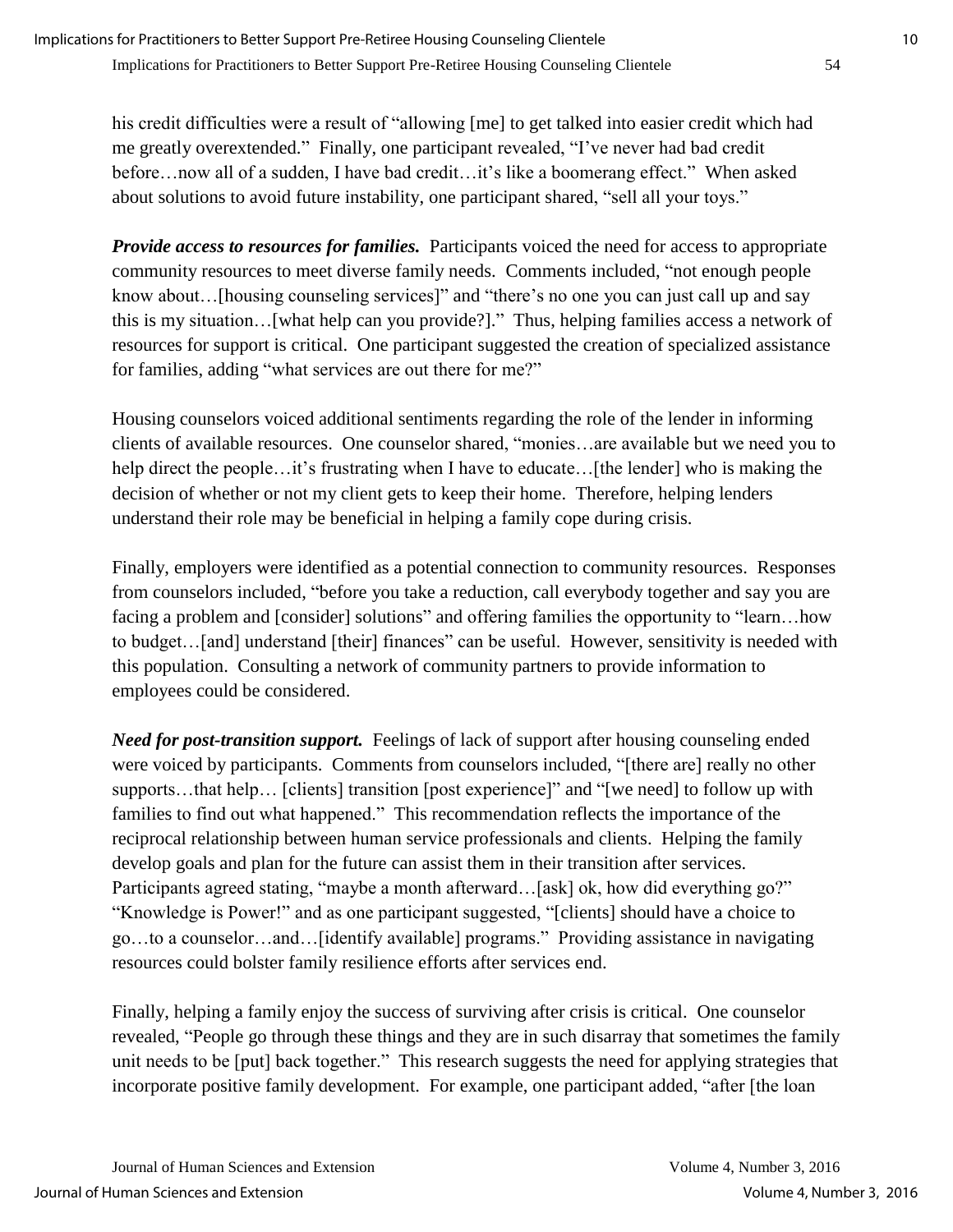modification] was completely done and after we save[d] enough money, we took a vacation… [It] was a good time." Thus, recognizing the toll the crisis takes on the family and making efforts to re-build the family after crisis is important.

## **Discussion**

This study gives voice to two former housing counselors and four foreclosure counseling participants. Key themes described the experience of families and identified the role of information and support as a coping mechanism. This study reinforces the need to address the unique experience of families who cope with instability and complete counseling services. For many, this experience results in lifestyle changes and altered financial practices.

Consistent with life course theory and the concept of social timing (Neugarten, 1977, as cited in Schlossberg & Leibowitz, 1980), the experience of using community resources, such as foreclosure prevention services, can be uncomfortable. This is especially true for older homeowners who have never used such services and should be normalized. Jefferson, Spader, Turnham, and Moulton (2012) found that 99% of the participants assessed in a national sample of housing counseling agencies were first time clients of their respective organizations. Thus, special approaches are needed to aid families not accustomed to seeking services, especially concerning foreclosure issues. Additionally, providing support services that address the needs of clientele aged 50-64 should be considered so that content-appropriate support can be provided pertinent to pre-retirees.

Human service professionals, including local Extension professionals, can play a critical role in providing situation-appropriate information and support. Consistent with this study's findings, Rothwell and Han (2010) found that intervention strategies and policies that promote family asset development positively influence family functioning. Discussing topics such as basic budgeting, managing credit and debt, and building a financial foundation may assist families in their return to financial stability. Cooperative Extension has a long history of providing prepurchase homebuyer education and financial education courses to meet the needs of families (Battelle, 2015). Promoting existing courses to clientele who are struggling to maintain their monthly mortgage payments could provide important information to households. Practitioners could provide information to key policymakers and employers on the difficulties faced by families when "off-time" financial crisis events occur. Consistent with research by Johnson and Butrica (2012), financial education that addresses preserving retirement investments and addressing debt management needs for pre-retirement aged homeowners may be critical. Hosting educational events that highlight the various dimensions of loss when the threat of foreclosure occurs could be important for decision makers and inform future policy efforts.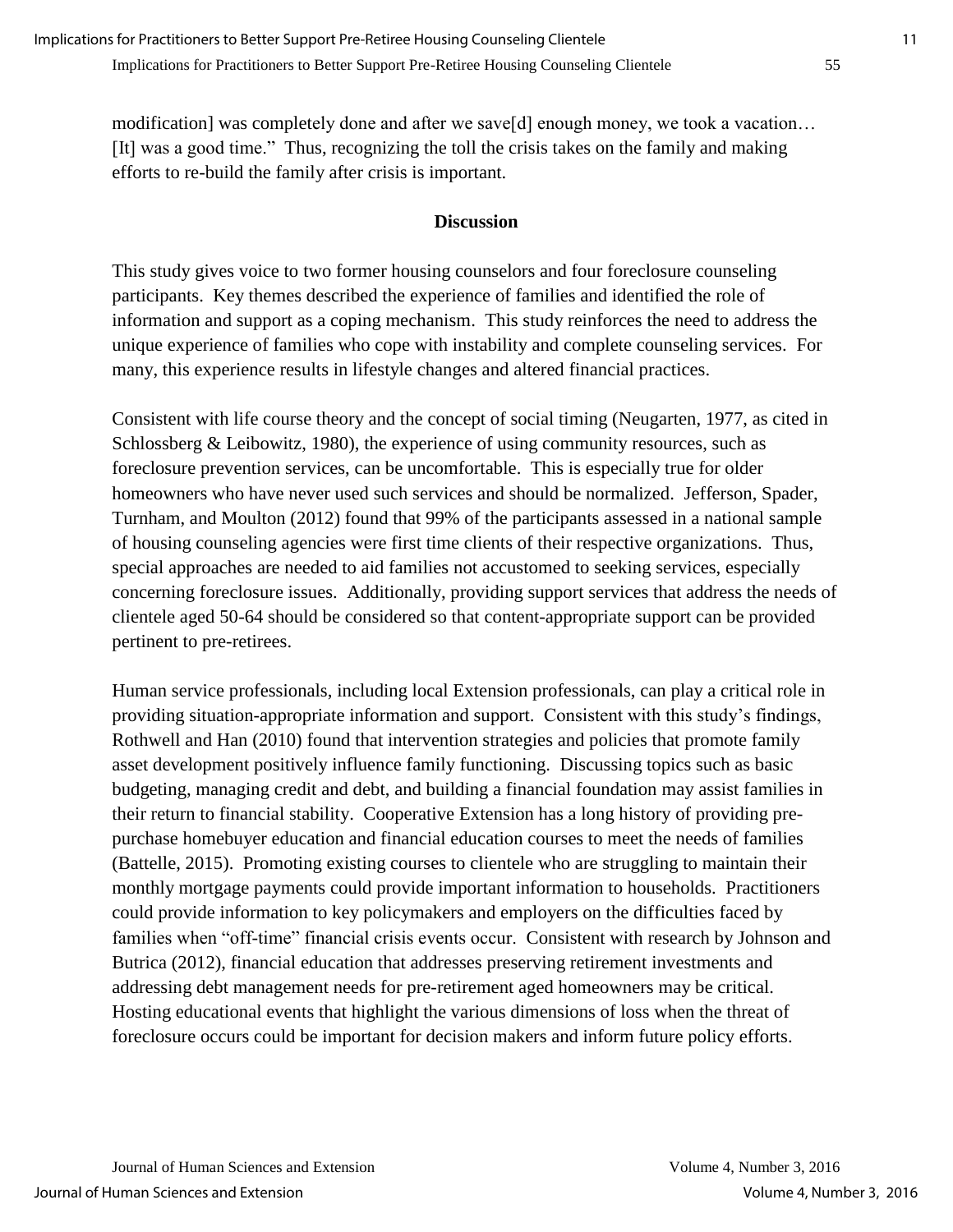The experience of housing instability creates a new and often difficult financial reality. Helping families understand that successful financial planning takes time is an important concept to be offered in Extension pre-purchase education. Practitioners, including housing counselors and Extension educators working with foreclosure clientele, could conduct one-on-one follow up assessments three to six months after crisis to ensure needs are met and the family stays on the path to success. Orthner, Jones-Sanpei, and Williamson (2004) found that helping families identify and use local resources positively influenced resilience and could provide support during the transition period. Incorporating key information on community resources could be beneficial to families. Thus, promoting pre-purchase financial education classes to past foreclosure prevention participants could aid in ensuring that households receive the best information for support after crisis.

Consistent with prior research, human service professionals need to understand their clientele and apply intervention and prevention strategies to meet the unique coping mechanisms of the family (Benzies & Mychasiuk, 2009). Extension educators and other practitioners could offer additional support to families by helping to acknowledge the experience, reflect on the instability, and apply new knowledge to seek a more successful future outcome for their household. Helping families understand why the crisis occurred is important. Supporting families with a network of resources, such as income supports and social networks, is needed for family resilience (Orthner et al., 2004). Offering informative support programs for prevention also is recommended. Pre-purchase housing education, budgeting, and credit and debt management can help families avoid crises. Lenders still can play a pivotal role in helping families renegotiate loans, if financially appropriate, to be able to help a family remain in a home. Patterson (2002) found that financial instability produces major obstacles, often pushing the household into crisis mode. Extension educators could support lenders by providing professional development opportunities and educational support programs for their staff, including explaining the role of foreclosure prevention services and the role of the counselling agency as a mediator for the family. By providing this education, more transparency between lenders and housing staff members could occur.

Employers also can play a powerful role in aiding families. Schlossberg and Leibowitz (1980) found that the presence of a formal support system introduced by the employer was the most effective buffer to decrease trauma during the job loss experience. Communicating with employees can be important if wage or work reductions occur. O'Neill and Xiao (2011) found that providing families with opportunities for situation-appropriate content during "teachable moments" is essential during crisis. Extension educators could work collaboratively with community partners, such as religious leaders, government, and nonprofit assistance programs to help to disseminate best-practice strategies for employers in an inviting and informative way. Working with key community leaders can foster an atmosphere of support, which is crucial during "off-time" events, such as income loss during an economic downturn.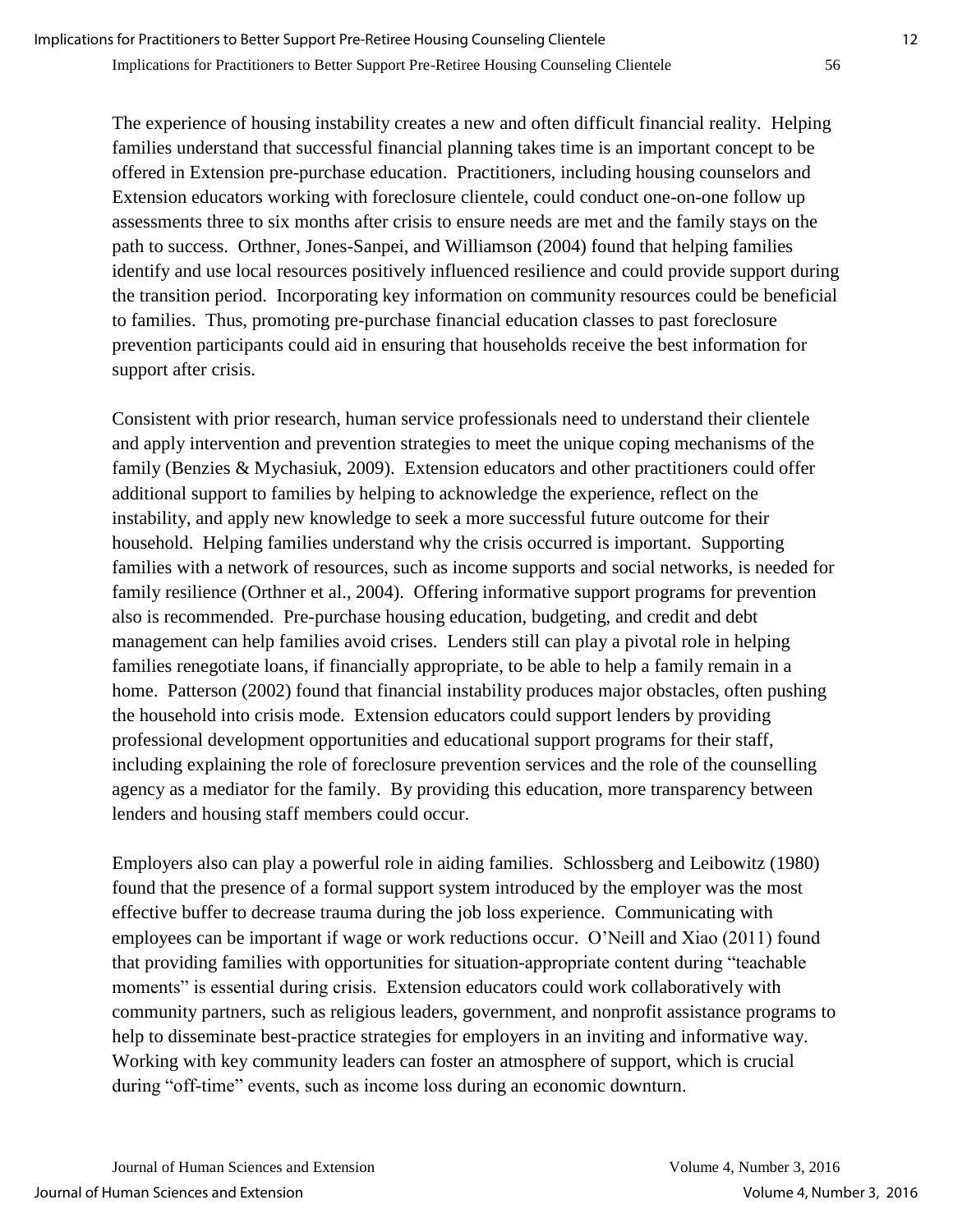Policies aimed at helping families experiencing housing instability are essential. Wenger and Walters (2006) found that policies developed for families need to be flexible and adapt to their unique situations. Bogenschneider (2006) added that broad-based policies are needed in health, housing, and income security to provide a buffer for families. Therefore, a "one-size fits all" approach will not suffice. This is especially critical when identifying the unique needs of families in crisis. Also, recognition of the unintended consequences and barriers that exist within policies is integral to the design of future policies.

## **Limitations**

Several limitations exist within this study. Consistent with qualitative research, the findings represent a deep but narrow perspective of the experience of all households who have experienced housing instability. Further research is needed to explore racially and ethnically diverse populations and communities that differ in characteristics such as population size and geographic location. More research is needed to understand the particular interventions and strategies that normalize the experience and help households' weather housing crisis. Thus, the interventions that have been identified need to be evaluated.

## **Conclusion**

This paper resulted from a larger mixed methods study to assess the general experience of families who live through housing instability. A phenomenological approach was used to examine the "off-time" instability during the recession. Extension staff from this community played a significant role in the education and support of families during this critical and difficult time. Learning from the families that participated in services may help practitioners better understand the education and support needs of families who may face this challenge in the future. Life course and family stress theories, within a resilience framework, were used as the theoretical framework and provided insight into the unique "off-time" and often new experience for families. Incorporating foundational human development theories helped to portray the experience of households within this midwestern community supported by counselors within a local Extension office. As one participant revealed in her final interview, "I just really felt like a survivor…I survived another life experience…that I didn't have any control over. And I'm still here to talk about it." Learning the critical lessons from participants who lived through economic crisis can help to inform future educational services and outreach efforts to support this sense of control and ultimate survival.

## **References**

Battelle. (2015). *Analysis of the value of family and consumer sciences Extension in the north central region: Executive summary*. Retrieved from http://www.nccea.org/multistateactivities/fcs-battelle-report-2015/

Journal of Human Sciences and Extension Volume 4, Number 3, 2016 Journal of Human Sciences and Extension Volume 4, Number 3, 2016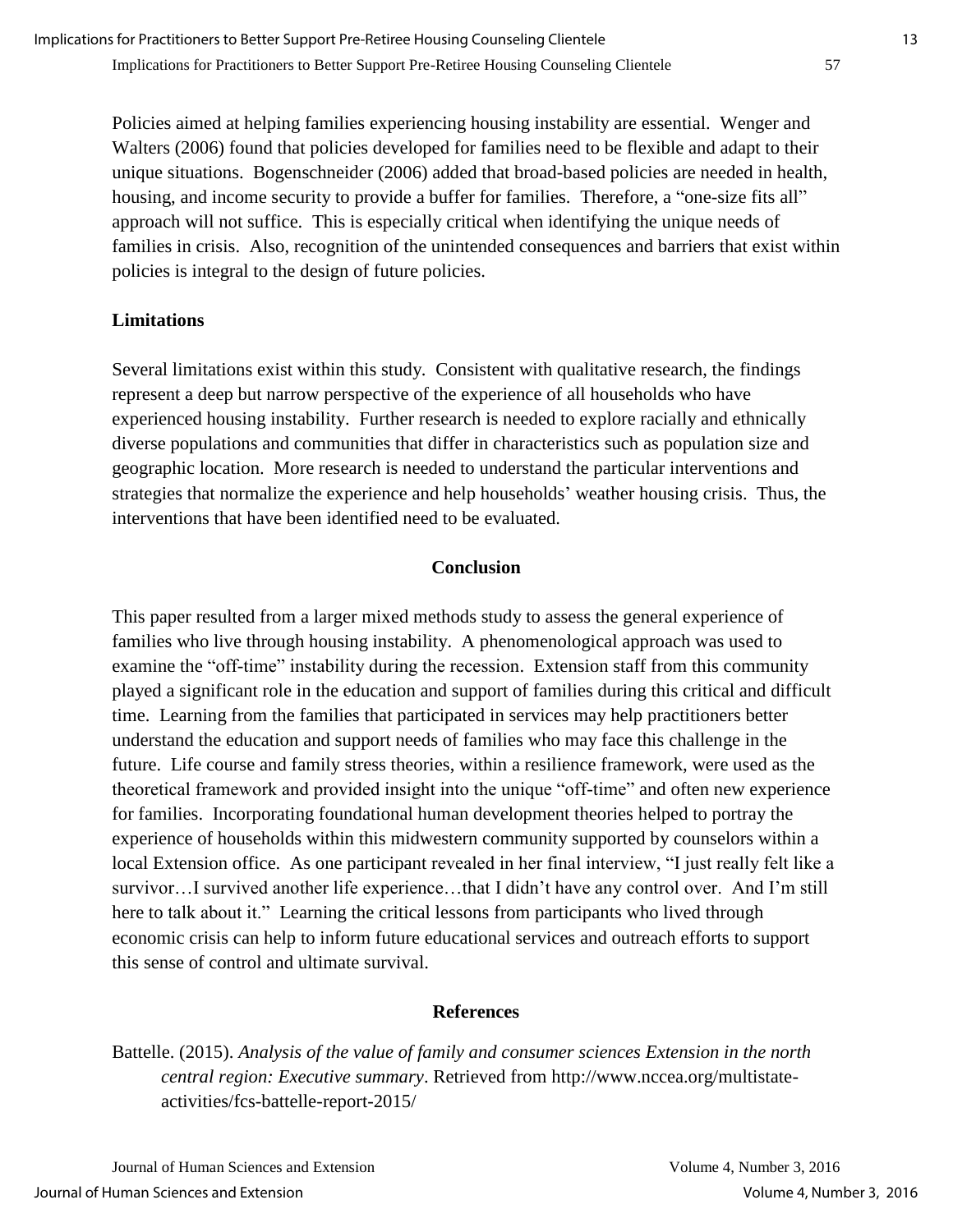- Benzies, K., & Mychasiuk, R. (2009). Fostering family resiliency: A review of the key protective factors. *Child and Family Social Work, 14*(1), 103–114. doi:10.1111/j.1365- 2206.2008.00586.x
- Bogenschneider, K. (2006). *Family policy matters: How policymaking affects families and what professionals can do* (2nd ed.). Mahwah, NJ: Lawrence Erlbaum.
- Creswell, J. (2007). *Qualitative inquiry and research design: Choosing among five approaches*  $(2<sup>nd</sup>$  ed.). Thousand Oaks, CA: Sage.
- Economic Policy Institute. (n.d.). *The Great Recession.* Retrieved from http://stateofworkingamerica.org/great-recession/
- Everhardt, S. L. (2009). *The barriers low income women face in achieving economic selfsufficiency and homeownership: Reports from a qualitative study in the midwest.* (Doctoral dissertation). Retrieved from Proquest. (AAI3366671)
- Fairlie, R. W., & London, R. A. (2009). Who is at risk of losing and gaining health insurance? *Industrial Relations: A Journal of Economy and Society*, *48*(2), 287–310. doi:10.1111/j.1468-232X.2009.00558.x
- Fannie Mae.com. (n.d.). *Down but not out: Many underwater borrowers will likely regain buoyancy this year*. Retrieved from http://www.fanniemae.com/portal/aboutus/media/commentary/042413-velz.html
- Federal Reserve Bank of St. Louis. (n.d.). *Study site unemployment information.* Retrieved from https://research.stlouisfed.org/fred2/
- Jefferson, A., Spader, J., Turnham, J., & Moulton, S. (2012). *Foreclosure counseling outcome study: Final report.* Retrieved from
	- http://www.huduser.org/portal/publications/hsgfin/foreclosure\_counseling.html
- Johnson, R., & Butrica, B. (2012, May). *Age disparities in unemployment and re-employment during the Great Recession and recovery* (Brief No. 3)*.* Washington, DC: Urban Institute. Retrieved from http://www.urban.org/research/publication/age-disparities-unemploymentand-reemployment-during-great-recession-and-recovery
- Kantor, D., & Lehr, W. (1975). *Inside the family: Toward a theory of family process.* San Francisco, CA: Jossey-Bass.
- Lerner, R. (2002). *Concepts and theories of human development.* Mahwah, NJ: Lawrence Erlbaum.
- Lincoln, Y. S., & Guba, E. G. (1985). *Naturalistic inquiry*. Beverly Hills, CA: Sage.
- Marshall, C., & Rossman, G. B. (2011). *Designing qualitative research* (5<sup>th</sup> ed.). Thousand Oaks, CA: Sage.
- Matthews, S. (2005). Crafting qualitative research articles on marriages and families. *Journal of Marriage and Family, 67*(4), 799–808. doi:10.1111/j.1741-3737.2005.00176.x
- NeighborWorks America. (2014). *National Foreclosure Mitigation Counseling program statistics.* Retrieved from http://www.neighborworks.org/Homes-Finances/Foreclosure/Foreclosure-Counseling-%28NFMC%29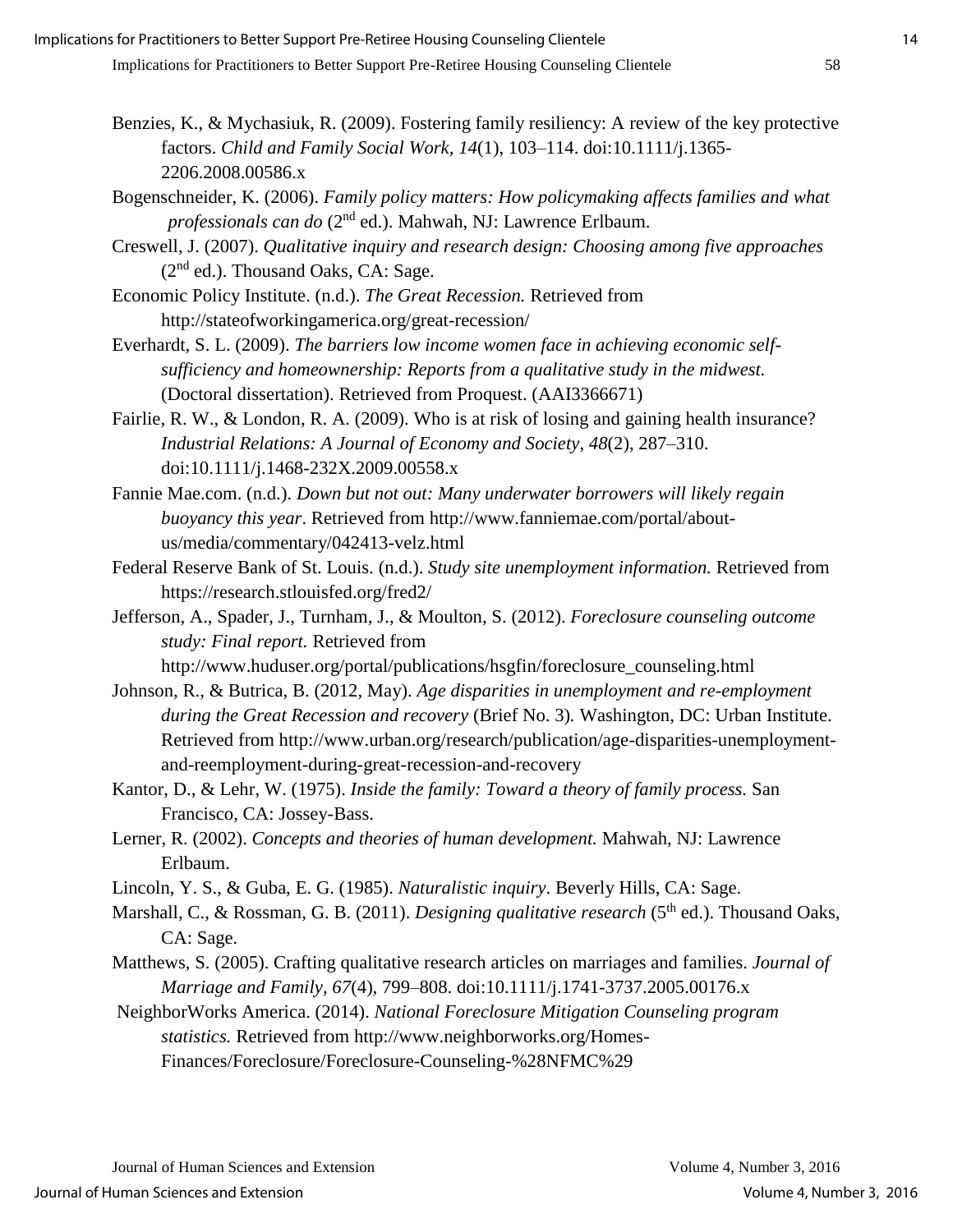- O'Neill, B., & Xiao, J. J. (2011). Financial resiliency before, during, and after the Great Recession: Results of an online study. *Journal of Consumer Education, 28,* 34–43. Retrieved from http://digitalcommons.uri.edu/cgi/viewcontent.cgi?article=1011&context=hdf\_facpubs
- Orthner, D., Jones-Sanpei, H., & Williamson, S. (2004). The resilience and strengths of low income families. *Family Relations, 53*(2), 159–167. doi:10.1111/j.0022- 2445.2004.00006.x
- Patterson, J. (2002). Integrating family resilience and family stress theory. *Journal of Marriage and Family, 64*(2), 349–360. doi:10.1111/j.1741-3737.2002.00349.x
- RealtyTrac. (2010). *Study site foreclosure ranking*. Retrieved from http://www.realtytrac.com/statsandtrends/foreclosuretrends
- Robertson, C. T., Egelhof, R., & Hoke, M. (2008). *Get sick, get out: The medical causes of home mortgage foreclosure*. Retrieved from http://scholarlycommons.law.case.edu/healthmatrix/vol18/iss1/4/
- Rothwell, D., & Han, C-K. (2010). Exploring the relationship between assets and family stress among low income families. *Family Relations, 59*(4), 396–407. doi:10.1111/j.1741- 3729.2010.00611.x
- Schloemer, E., Li, W., Ernst, K., & Keest, K. (2006). *Losing ground: Foreclosures in the subprime market and their cost to homeowners*. Retrieved from http://www.responsiblelending.org/mortgage-lending/research-analysis/foreclosure-paperreport-2-17.pdf
- Schlossberg, N., & Leibowitz, Z. (1980). Organizational support systems as buffers to job loss. *Journal of Vocational Behavior, 17*(2), 204–217. doi:10.1016/0001-8791(80)90005-6
- Seidman, I. (2012). *Interviewing as qualitative research: A guide for researchers in education and the social sciences* (4<sup>th</sup> ed.). New York, NY: Columbia University, Teachers College.
- Smallen, J. (1995). Social timing, life continuity, and life coherence: Implications for vocational change*. Social Work, 40*(4), 533–541. doi:10.1093/sw/40.4.533
- Su, C., & Jagninski, I. (2013). From toxic tours to growing the grassroots: Tensions in critical pedagogy and community development. *Journal of Urban Affairs, 35*(1), 103–121. doi:10.1111/juaf.12003
- Traub, A., & Ruetschlin, C. (2012). *The plastic safety net: 2012*. Retrieved from http://www.demos.org/publication/plastic-safety-net
- U.S. Bureau of Labor Statistics. (n.d.). *How the government measures unemployment.* Retrieved from http://www.bls.gov/cps/cps\_htgm.htm
- U.S. Bureau of Labor Statistics. (2010). *Mass layoffs in June 2009*. Retrieved from http://www.bls.gov/news.release/archives/mmls\_07232009.pdf
- U.S. Census Bureau. (n.d.). *Study site county data*. Retrieved from http://www.census.gov/quickfacts/table/PST045215/26099,00
- U.S. Consumer Financial Protection Bureau. (n.d.). *Definition of a short sale.* Retrieved from http://www.consumerfinance.gov/askcfpb/290/what-is-a-short-sale.html